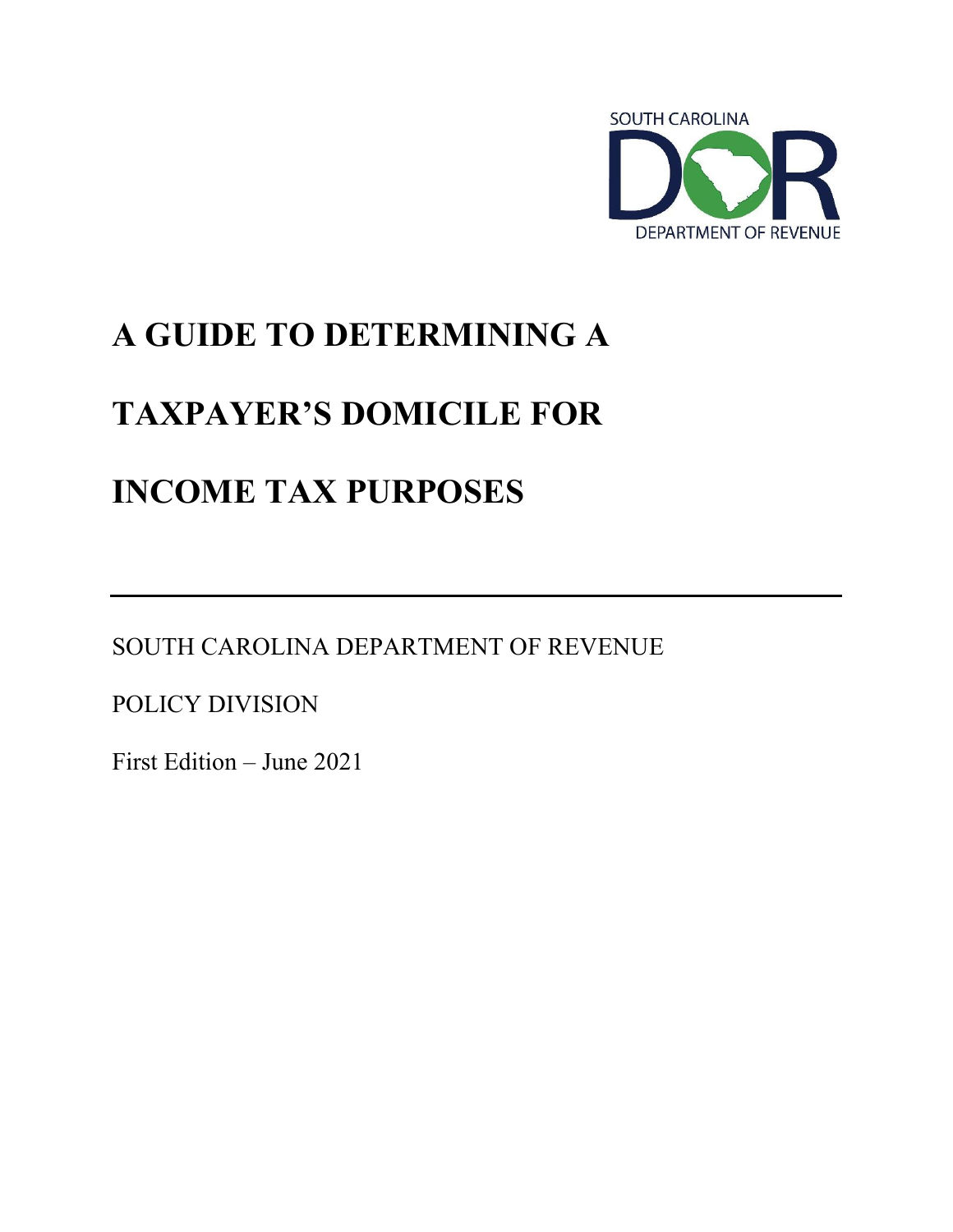### **PURPOSE**

The purpose of this guide is to provide a general overview of the domicile rules for South Carolina individual income tax purposes. Since other states may have rules different from South Carolina, this guide is intended to assist taxpayers and tax professionals determine whether an individual is a South Carolina "resident" or "nonresident" and whether the individual's income is subject to tax in South Carolina.

To accomplish this purpose, this guide:

- reviews the meaning of "domicile" as provided primarily through South Carolina case law;
- provides factors the Department considers when determining if an individual is a "South Carolina resident" or a "South Carolina nonresident" for individual income tax purposes;
- provides key principles of domicile for South Carolina income tax purposes; and
- reviews the federal provisions and special rules for domicile afforded to military servicemember's and the servicemember's spouse.

CAVEAT: This guide is intended to be a general overview. It does not include a discussion of all income tax domicile issues, such as income tax domicile issues for a person present in South Carolina on an immigrant or non-immigrant visa (e.g. student or work visa).

In addition, this guide does not address domicile rules and requirements for other taxes, such as the property tax domicile rules in Code Section 12-43-220(c) allowing a 4% assessment ratio for a legal residence.

## **DISCLAIMER**

This guide is written in general terms for widest possible use and may not contain all the specific requirements or provisions of authority. It is intended as a guide only, and the application of its contents to specific situations will depend on the particular circumstances involved. This guide does not constitute tax, legal, or other advice and may not be relied on as a substitute for obtaining professional advice or for researching up to date original sources of authority. Nothing in this guide supersedes, alters, or otherwise changes provisions of South Carolina code, regulations, or Department advisory opinions.

The Department would appreciate any comments or notification of any errors. Such comments should be sent to:

> South Carolina Department of Revenue Policy Division Policy@dor.sc.gov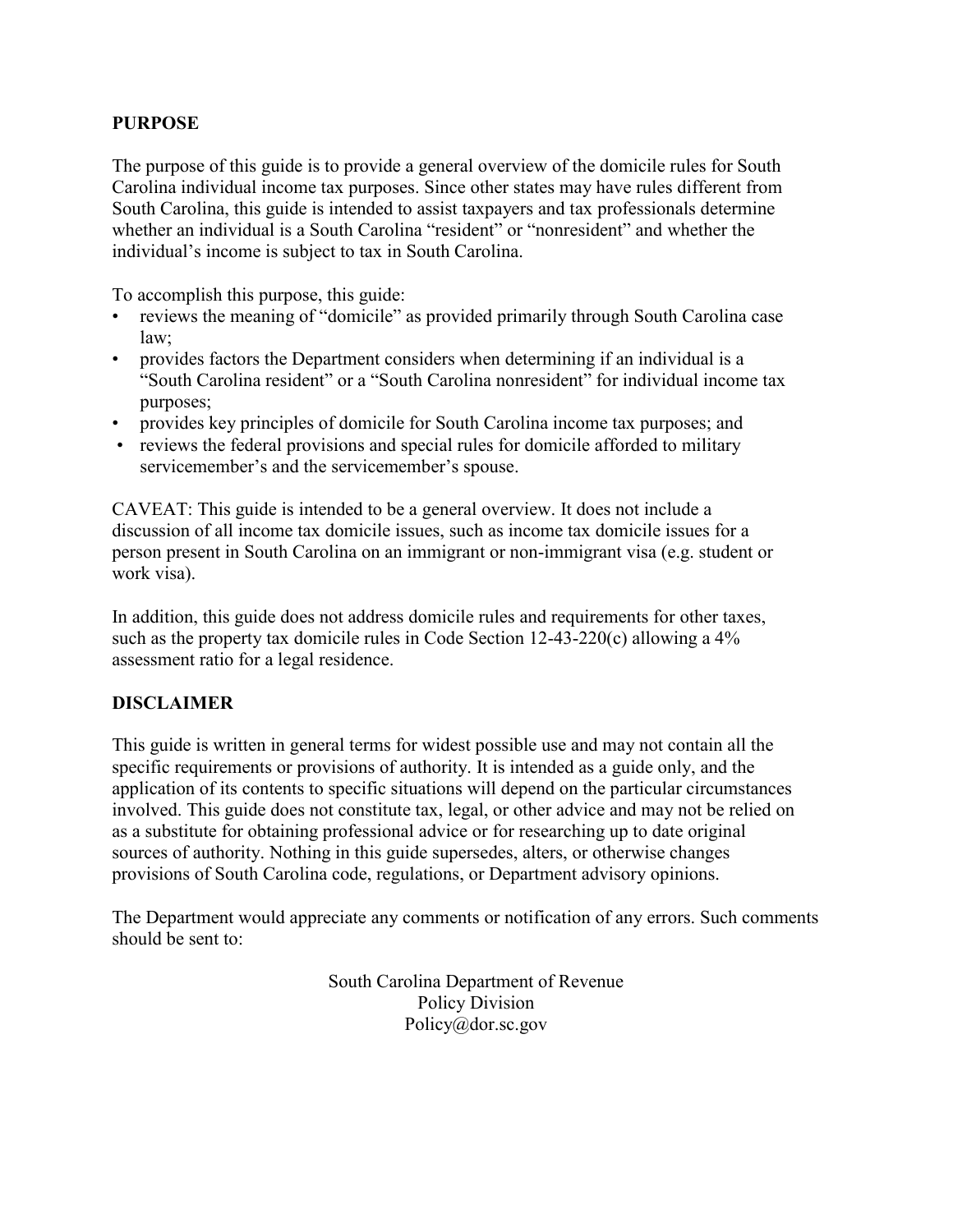## **TABLE OF CONTENTS**

Page

| I.   |                                                                                                                                  |
|------|----------------------------------------------------------------------------------------------------------------------------------|
| II.  |                                                                                                                                  |
| III. |                                                                                                                                  |
|      |                                                                                                                                  |
|      |                                                                                                                                  |
|      |                                                                                                                                  |
| IV.  |                                                                                                                                  |
|      |                                                                                                                                  |
|      |                                                                                                                                  |
|      |                                                                                                                                  |
| V.   |                                                                                                                                  |
| VI.  | Military Servicemember and Servicemember's Spouse - Special                                                                      |
|      | a. Federal Servicemembers Civil Relief Act, Military Spouses<br>Residency Relief Act, and Veterans Benefits and Transition Act14 |
|      |                                                                                                                                  |
|      |                                                                                                                                  |
|      | d. Servicemember's Spouse Domicile - Special Rules under the Federal Act17                                                       |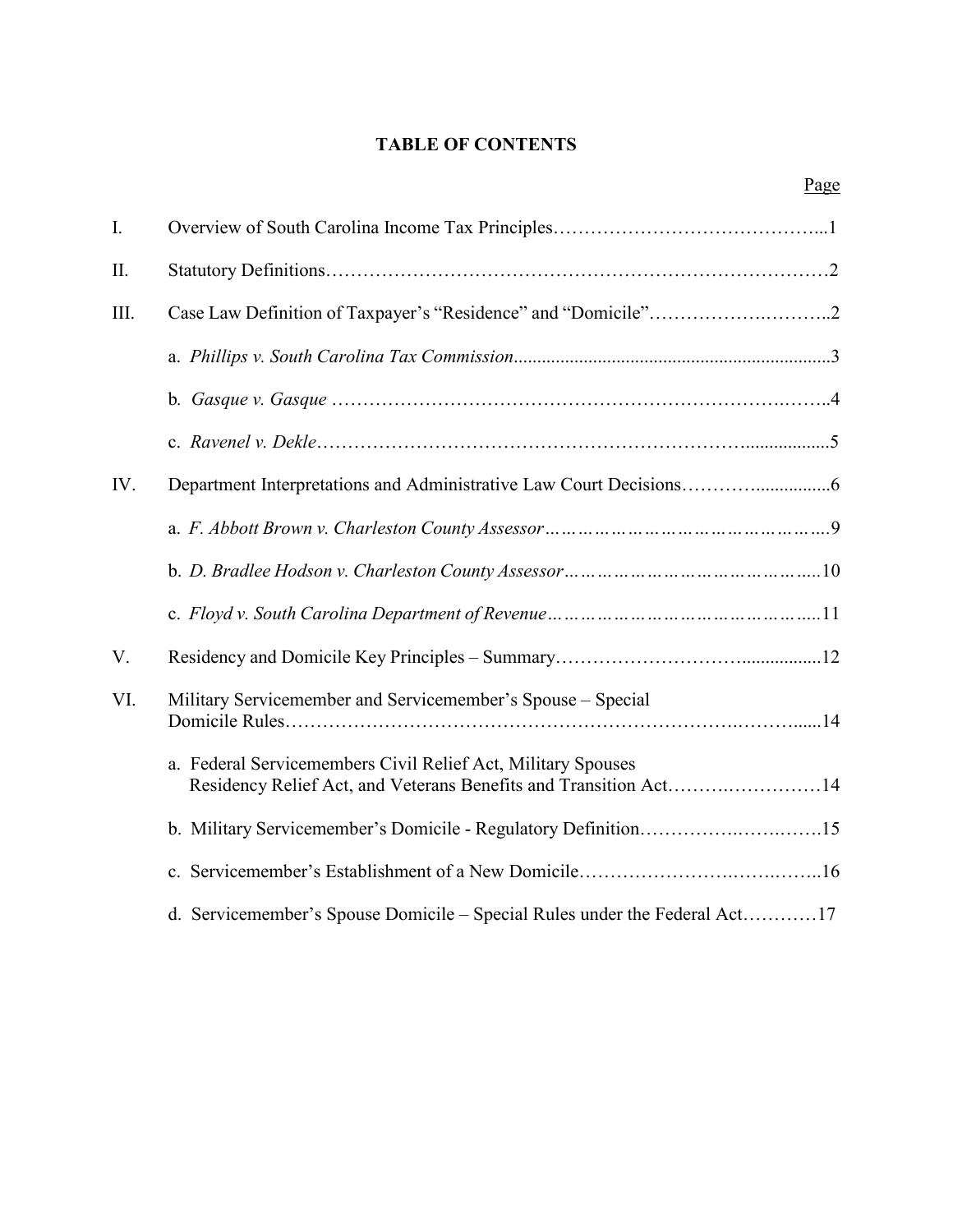#### **I. OVERVIEW OF SOUTH CAROLINA INCOME TAX PRINCIPLES**

Questions often arise about whether an individual is a resident or a nonresident for South Carolina income tax purposes, especially if the individual has lived in another state or country during the tax year or for some years. With changes in work environment as a result of the COVID-19 pandemic, many individuals now have the ability to work from home or from a location other than the employer's place of business. This new dynamic has increased relocations to South Carolina, and away from South Carolina, on both a temporary and permanent basis. Whether an individual is a South Carolina "resident" for income tax purposes is a factual determination based largely on a person's intent to make South Carolina his home where he will remain, or return when away, as demonstrated by his own actions.<sup>[1](#page-3-0)</sup>

A South Carolina resident moving to another state or country for a temporary or indefinite time without intent of making the new place his or her home to which he or she will return when away does not change his or her domicile from South Carolina to another state or country. In such instances, the individual (although not physically present in South Carolina) remains domiciled in South Carolina and a South Carolina "resident" for individual income tax purposes and is subject to the filing requirements for South Carolina resident individuals. Likewise, a nonresident working in South Carolina or spending winter months in South Carolina does not automatically become a South Carolina resident for income tax purposes.

Note: Unlike some states that tax a person as a resident who lives in the state for a specific period of time, such as 183 days, South Carolina does not have a minimum time that must be spent in the state to be presumed a South Carolina resident for individual income tax purposes.

The determination of whether an individual is a resident or nonresident affects what income is sourced to and subject to tax in South Carolina and eligibility for certain income tax credits. South Carolina has an unusual method to compute the income of residents. Unlike most states, South Carolina does not tax residents on their worldwide income. Instead, South Carolina residents are taxed on all their personal service income, no matter where earned, but are not taxed on their worldwide (non-personal service) business income.<sup>[2](#page-3-1)</sup> In contrast, nonresident individuals are only taxed on their share of personal service income earned in South Carolina, and their allocated and apportioned share of business income derived from South Carolina.<sup>[3](#page-3-2)</sup> A proportion of the applicable itemized deductions or standard deduction is allowed in computing a nonresident's South Carolina taxable income.[4](#page-3-3)

<span id="page-3-0"></span><sup>&</sup>lt;sup>1</sup> Commission Decision #89-99 (July 28, 1989) concluded that a taxpayer's actions suggested he was a resident of South Carolina and not a resident of Saudi Arabia where he intended to work for 10 years so he could qualify for the Saudi retirement plan.

<span id="page-3-1"></span><sup>2</sup> Code Section 12-6-2220(4) and (6). See also *Seward v. South Carolina Tax Commission,* 236 S.E.2d 198 (1977) and *Ellis v. South Carolina Tax Commission,* 280 S.C. 65, 309 S.E.2d 761 (1983). 3 Code Sections 12-6-1720(1) and 12-6-2220(6).

<span id="page-3-3"></span><span id="page-3-2"></span><sup>4</sup> Code Section 12-6-1720(2).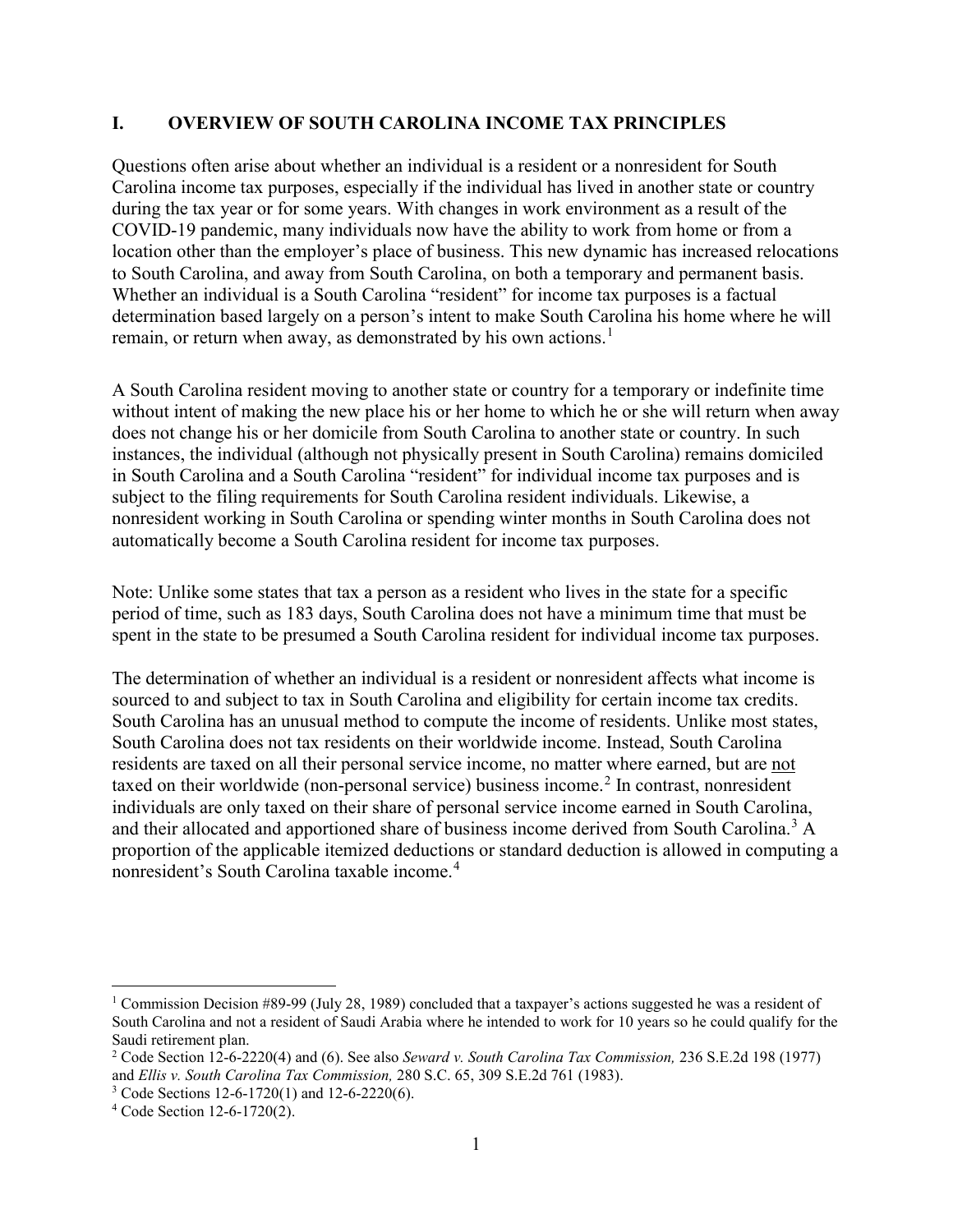In addition, to alleviate the double taxation of personal service income by more than one state, South Carolina allows resident individuals an income tax credit for taxes paid to another state on their personal service income.<sup>[5](#page-4-0)</sup>

Note: Special domicile and taxation rules exist for a military servicemember and servicemember's spouse. (See Section VI below.)

## **II. STATUTORY DEFINITIONS**

South Carolina Title 12, Chapter 6, "South Carolina Income Tax Act" defines the terms "resident individual," "nonresident individual," and "part-year resident." A resident individual is "an individual domiciled in this State."<sup>[6](#page-4-1)</sup> A nonresident individual is "an individual other than a resident individual or a part-year resident."<sup>[7](#page-4-2)</sup> A part-year resident is "an individual who is a resident individual for only a portion of the tax year."[8](#page-4-3) The term "domicile," however, is not defined in South Carolina Title 12, Chapter 6, or in other chapters of Title 12, "Taxation."

The terms "residence," "legal residence," "domicile," and "nonresident" appear in Title 12 and throughout South Carolina law, such as in the property tax, probate, divorce, and driver and hunting licenses statutes. These terms are contained in Chapters of Title 12 other than Chapter 6 (income taxes) or in other titles of the South Carolina Code, but the meaning may vary depending on the purpose and legislative intent of the section to which the term refers.<sup>[9](#page-4-4)</sup>

Since "domicile" is not defined legislatively in our income tax statutes, case law has been primarily used to provide its meaning.

## **III. CASE LAW DEFINITION OF TAXPAYER'S "RESIDENCE" AND "DOMICILE"**

The rules of domicile have evolved primarily from South Carolina case law.<sup>10</sup> The term "residence" has been construed by the courts in many contexts (e.g., taxation, divorce, political office qualification, college tuition rates) and its meaning for one purpose may not be the same as that for another purpose.

<span id="page-4-0"></span> <sup>5</sup> Code Section 12-6-3400.

<span id="page-4-1"></span> $6$  Code Section 12-6-30(2).

<span id="page-4-2"></span><sup>7</sup> Code Section 12-6-30(2).

<span id="page-4-3"></span><sup>8</sup> Code Section 12-6-30(3).

<span id="page-4-4"></span> $9$  Code Section 7-1-25(A) defines the term "domicile" for purposes of voter identification as "a person's fixed home where he has an intention of returning when absent. A person has only one domicile." Subsection (B) provides that "[f]or voting purposes, a person has changed his domicile if he (1) has abandoned his prior home and (2) has established a new home, has a present intention to make that place his home, and has no present intention to leave that place." Subsection (D) contains factors to consider in determining a person's intention regarding his domicile for voting purposes. This definition of domicile for voting purposes and factors regarding a person's intent reflect the general domicile principles applicable for South Carolina income tax purposes.<br><sup>10</sup>Case law is sometimes referred to as common law. It refers to law developed through court decisions, rather than

<span id="page-4-5"></span>through statutes. *Phillips v. South Carolina Tax Commission*, 195 S.C. 472, 12 S.E.2d 13 (1940); *Gasque v. Gasque*, 246 S.C. 423, 143 S.E.2d 811 (1965).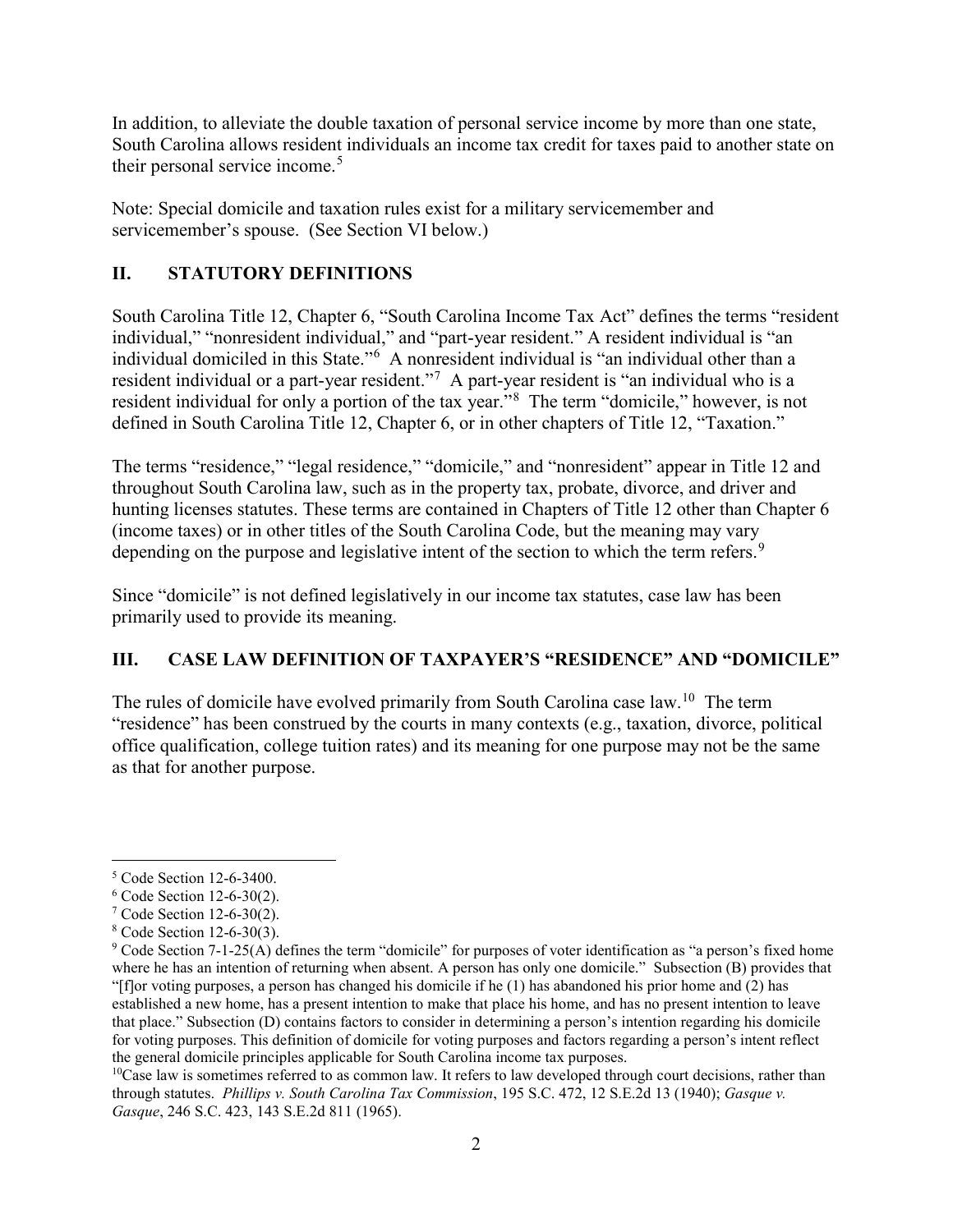The significance and meaning of the word "domicile" for South Carolina income tax purposes is demonstrated in three leading South Carolina Supreme Court decisions: *Phillips v. South Carolina Tax Commission,* [11](#page-5-0) *Gasque v. Gasque,* [12](#page-5-1)*and Ravenel v. Dekle.* [13](#page-5-2)

*Phillips* dealt with the state of domicile of an individual living part-time in South Carolina who claimed to be a resident of Virginia. The Court determined the meaning of "domicile" for South Carolina individual income tax purposes. *Gasque* is a divorce case concerning whether a spouse had "resided" in South Carolina for at least one year prior to the commencement of the divorce action. The Court found that for purposes of the divorce statute the term "reside" is equivalent in substance to "domicile." *Ravenel* reviewed the constitutional requirements for an individual to be a "citizen and resident" of South Carolina to be eligible for the office of South Carolina Governor. The Court discussed how domicile is determined or changed and the types of evidence used to establish a new domicile.

While *Gasque* and *Ravenel* are not income tax cases, each relies on *Phillips* and provides insight into the meaning of "domicile." Each of these cases is discussed in detail below.

## **a.** *Phillips v. South Carolina Tax Commission*

Mr. Phillips, the taxpayer, claimed to be a resident of, and domiciled in, Virginia. He owned a furnished apartment and farm in Virginia, paid Virginia poll tax and income tax exclusive of income earned and reported in South Carolina, and voted in Virginia. He spent about six months each year in South Carolina with his family in connection with a non-continuous lumber business in Jasper County, South Carolina. Mr. Phillips filed his South Carolina income tax returns annually and reported only income earned by him in South Carolina.

During the years at issue, South Carolina law imposed an income tax "upon every individual residing in the State of South Carolina."[14](#page-5-3) The statute provided that this tax shall be levied, collected, and paid annually with respect to the entire net income of the taxpayer. The Department asserted that the taxpayer was "residing" in South Carolina and that South Carolina taxes were due on his entire net income, including interest and dividends, regardless of their source. Mr. Phillips argued that he was not subject to the South Carolina income tax imposed on every individual "residing" in South Carolina since he was a resident of, and domiciled in, Virginia.

The issue before the South Carolina Supreme Court was whether the taxpayer was a "resident" of South Carolina. The Court held that the word "residing" as used in the income tax acts refers to legal residence which is equivalent to domicile. The Court concluded that the legal residence or domicile of Mr. Phillips was Virginia. The Court reasoned that the lumber business is essentially transient in character (depending on the supply of available timber which is cut in the course of a few years) and Mr. Phillips' stay in South Carolina from time to time in connection with this business, while extending over a considerable period, has been of a temporary nature,

<span id="page-5-0"></span><sup>&</sup>lt;sup>11</sup> 195 S.C. 472, 12 S.E.2d 13 (1940).

<span id="page-5-1"></span><sup>12</sup> 246 S.C. 423, 143 S.E.2d 811 (1965).

<span id="page-5-2"></span><sup>13</sup> 265 S.C. 364, 218 S.E.2d 521 (1974).

<span id="page-5-3"></span><sup>&</sup>lt;sup>14</sup> SC Code of 1932, Section 2437.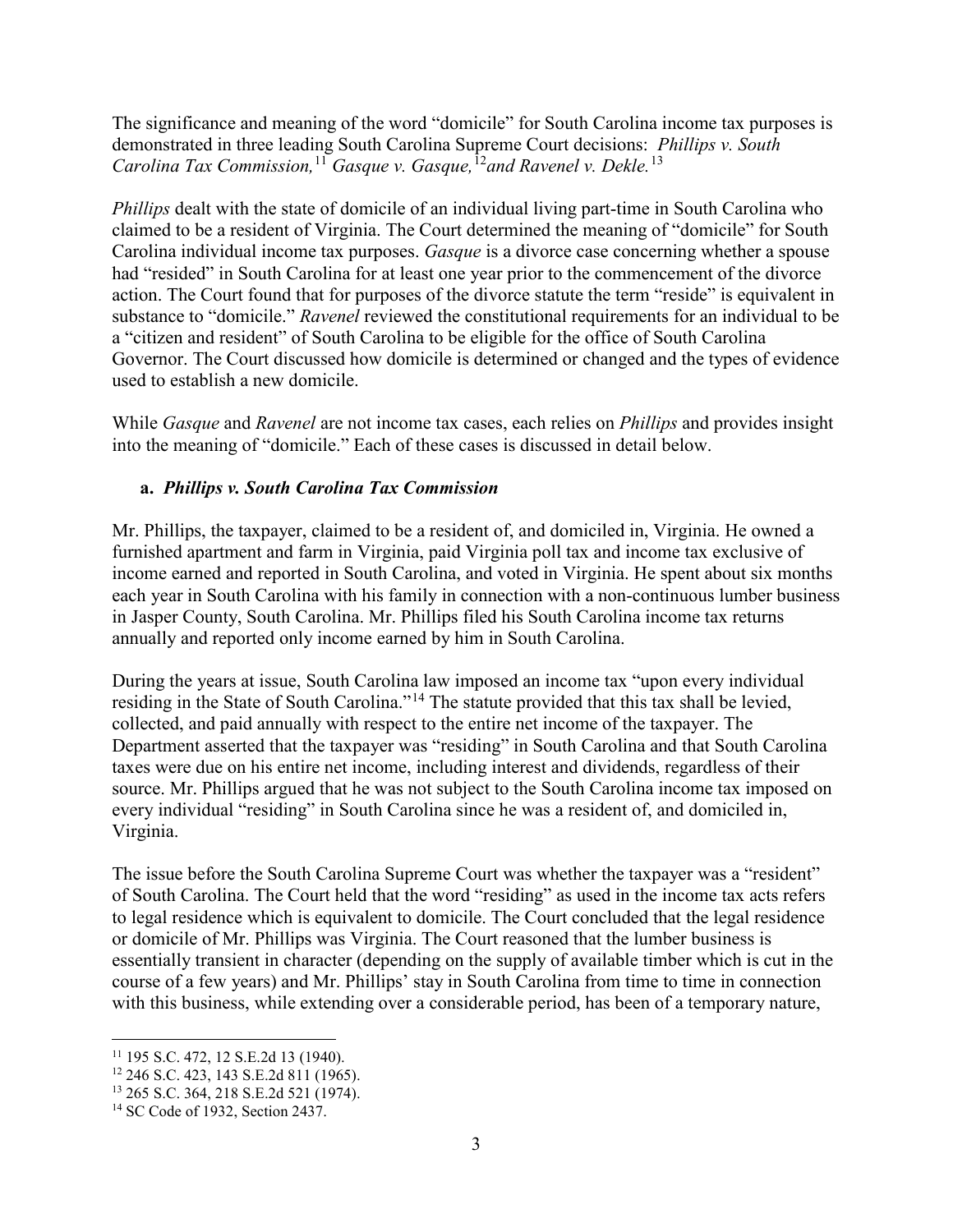and was never coupled with any intention of making South Carolina his home or to abandon his domicile in Virginia, where he continued to live a portion of each year.<sup>[15](#page-6-0)</sup>

In reaching its conclusion, the Court discussed the term "legal residence" and "domicile" and found:

The phrase "legal residence" is sometimes used as the equivalent of domicile"; and it seems to me that in connection with the matter of the assessment of an income tax no sound distinction can be drawn between "legal residence" and "domicile."

The term "domicile" means the place where a person has his true, fixed and permanent home and principal establishment, to which he has, whenever he is absent, an intention of returning. The true basis and foundation of domicile is the intention, the quo animo, of residence. (Citations omitted.)

\* \* \* \*

The question of a person's place of residence is to be determined by his own intention, accompanied by his own voluntary act. (Citations omitted)

Note: Although *Phillips* is a 1940 decision, the general principles announced in *Phillips* continue to be cited by courts, the South Carolina Attorney General's Office, and the Department as general principles of domicile.

## **b***. Gasque v. Gasque*

Mr. Gasque, a native of South Carolina, was employed by the United States Government in Washington, D.C. for about 14 years, and for most of this time lived with his family in and around Washington, D.C. He was born, raised, educated, and married in South Carolina. He was admitted to the South Carolina Bar and to practice before the United States Supreme Court, both upon affidavits that he was a "legal resident" of South Carolina. Mr. Gasque contended that his absence from South Carolina was solely because of his employment and that he never had any intention of abandoning his domicile in South Carolina.

The issue before the Court was whether a spouse had "resided" in South Carolina for at least one year prior to the commencement of the divorce action. Based on the evidence, the Court concluded that South Carolina was the domicile of Mr. Gasque and that he never intended to abandon it living outside of the State in connection with his employment.

<span id="page-6-0"></span><sup>&</sup>lt;sup>15</sup> The Court concluded that it was of no special significance that Mrs. Phillips had been a member of the Board of Trustees of a school district in Jasper County (she was not legally qualified to hold the position since she was not a qualified elector) or that their son graduated from high school in South Carolina and was registered as a resident receiving in-state tuition at the Citadel.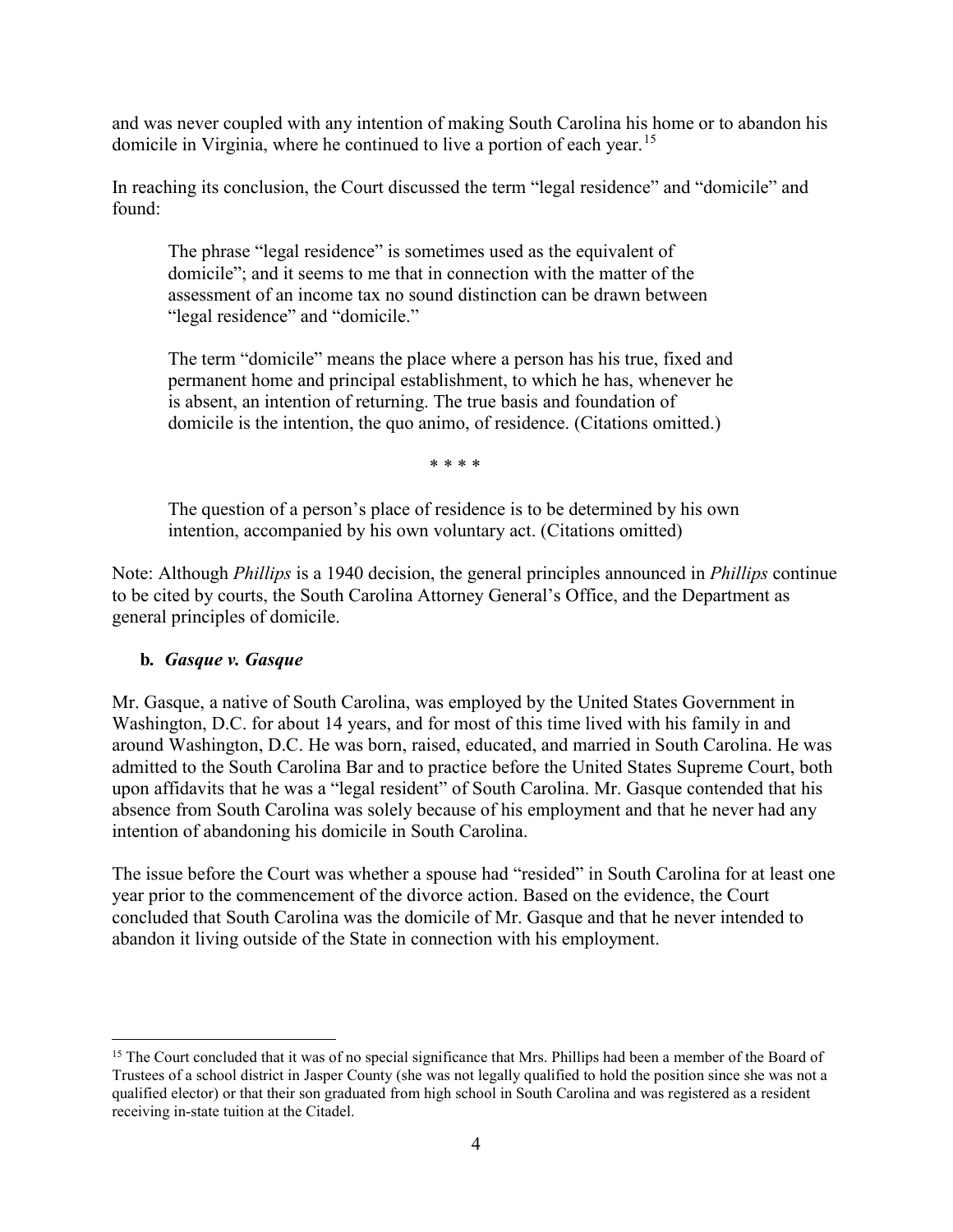In reaching its conclusion, the Court reasoned that:

- 1. The term "reside" as used in the statute was equivalent in substance to "domicile." Citing the definition of "domicile" used in *Phillips,* the Court held that the question of domicile is largely one of intent to be determined under the facts and circumstances of each case.
- 2. A temporary absence from one's domiciliary state solely because of government work or employment does not effect a change of domicile within the meaning of divorce laws, in the absence of clear proof of an intent to abandon the old domicile and acquire a new one.

## **c.** *Ravenel v. Dekle*

Mr. Ravenel intended to run for governor of South Carolina believing that he met the South Carolina constitutional eligibility requirements of a candidate. Mr. Ravenel claimed to be a citizen and resident of South Carolina since birth. He maintained that his recent 15½ year absence from South Carolina was of a temporary nature and for the purpose of attending school and receiving professional training outside of South Carolina. He never planned to maintain a permanent presence in New York and he intended to return to South Carolina.

The Constitution of South Carolina reads in part: No person shall be eligible to the office of Governor who…shall not have been… "a citizen and resident" of this State for five years next preceding the day of the election. Mr. Ravenel contended that the terms "resident" and "citizen" are synonymous and that the word resident in the Constitution requires only that he have been domiciled in South Carolina.

The Court ruled that "citizen" and "resident" were not the same, but that the term "citizen" was based on domicile. "'Resident,' in the domiciliary sense is embodied within the term 'citizen'. It follows therefore that if the words 'and resident' be construed as meaning anything other than a requirement of actual physical residence such language would be surplusage." The Court concluded both that Mr. Ravenel had not been a resident (i.e., he had not met the Constitutional requirement of actual physical residence in South Carolina to be eligible to be elected to the office of the Governor) for the requisite amount of time and that he had not been domiciled in South Carolina during his absence.<sup>[16](#page-7-0)</sup>

The Court reviewed Mr. Ravenel's dwelling places, voting record, income tax returns filed, club memberships, car registration, and addresses on documents and determined the overwhelming weight of evidence showed that he was an actual resident of, domiciled in, and a citizen of New York.

<span id="page-7-0"></span><sup>&</sup>lt;sup>16</sup> The definition of "resident" differs for purposes of eligibility to run for office of South Carolina Governor and for state income tax purposes. An individual can be considered a South Carolina "resident" for income tax purposes without being physically present in South Carolina during the tax year. The case is relevant for tax purposes because of its principles used in establishing "domicile."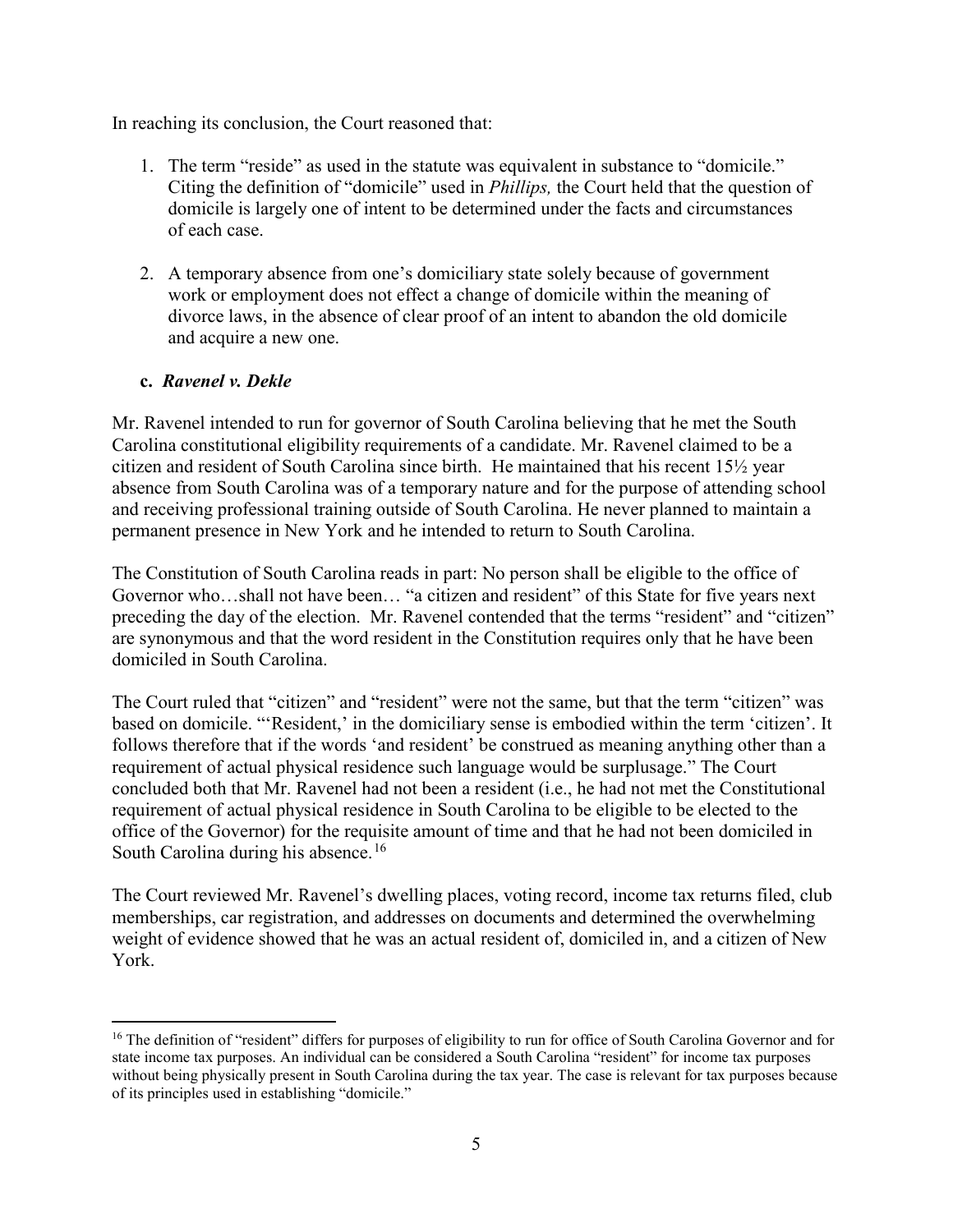In reaching its conclusion, the Court set forth the following principles to be used in establishing "domicile" and stated:

1. In *Gasque* our Court had occasion to define the word domicile as follows:

And (t)he term 'domicile' means the place where a person has his true, fixed and permanent home and principal establishment, to which he has, whenever he is absent, an intention of returning. Such is a generally accepted definition of the term.

- 2. It is generally recognized, as we did in *Gasque*, that intent is the most important element in determining the domicile of any individual.
- 3. It is also elementary, however, that any expressed intent on the part of a person must be evaluated in the light of his conduct which is either consistent or inconsistent with such expressed intent.
- 4. Other elementary propositions which require no citation of authority are that a person can have only one domicile at a time; one maintains his prior domicile until he establishes or acquires a new one.
- 5. A person may have more than one residence, but cannot have more than one domicile or be a citizen of more than one state at the same moment.

## **IV. DEPARTMENT INTERPRETATIONS AND ADMINISTRATIVE LAW COURT DECISIONS**

Based on case law, it has been the Department's longstanding position that the term "domicile" for South Carolina income tax purposes means that place where a person has his true, fixed, and permanent or indefinite home and principal establishment and to which, whenever he is absent therefrom, he has the intention of returning.<sup>[17](#page-8-0)</sup>

Thus, the Department considers an individual to be domiciled in South Carolina (even if he or she lives outside of South Carolina) and subject to the "resident" income tax laws of South Carolina where he or she has:

- a. the intention to maintain South Carolina his or her permanent or indefinite home and
- b. the intention to return to South Carolina when away.

Generally, once an individual has established domicile in South Carolina, his or her domicile remains in South Carolina until the individual establishes a new domicile in another state or country. Further, once an individual's domicile is established in a state, it can be difficult to change to another domicile. A change in domicile to another state is not made simply by

<span id="page-8-0"></span> <sup>17</sup> See Commission Decision I-D-359 citing the definition of domicile given in *Phillips v. South Carolina Tax Commission* 195 S.C. 472, 12 S.E.2d 13 (1940).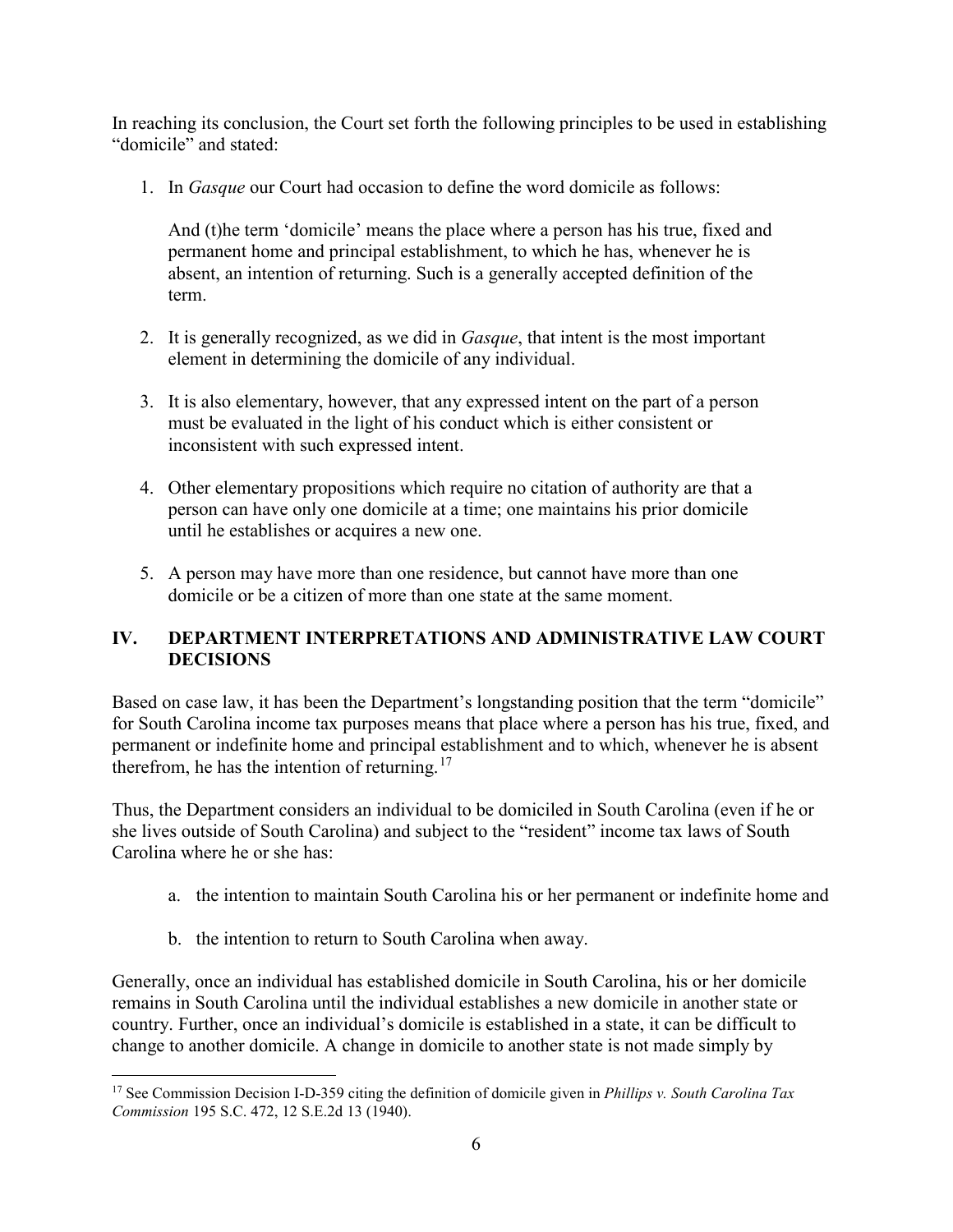establishing a person has moved out of South Carolina. A resident individual who moves outside of South Carolina who does not intend to return to South Carolina must establish a new domicile in another state or country to be considered a "nonresident." If a new place of domicile is not established, then South Carolina remains the individual's state of domicile and will continue to be even after many years of living outside of South Carolina. For example, a person who moves to a foreign country for work is still considered to be domiciled in South Carolina unless he becomes a permanent resident of the foreign country.<sup>[18](#page-9-0)</sup> Likewise, a long-haul truck driver who left South Carolina and lived in his or her tractor trailer without establishing a fixed, permanent residence is still considered to be domiciled in South Carolina.

Similarly, the Department considers that an individual has established a new domicile outside of South Carolina and is no longer subject to the income tax laws of South Carolina as a "resident" where it can be shown that he or she has:

- a. abandoned his or her old domicile in South Carolina (i.e., left South Carolina with no intent to return),
- b. actually established a new permanent and fixed place of abode in another state or country,
- c. severed connections with South Carolina, and
- d. actually moved to another state or country with the intention of residing in that state or country for a permanent or indefinite time and will return to that place when temporarily away.

Whether an individual is domiciled in South Carolina or not is a factual determination based largely on a person's intent. Evidence of a person's intent includes his or her express statements, as well as his or her conduct. When a person's intent and conduct are inconsistent, the person's actions may be more telling as to his true intent. [19](#page-9-1) Nevertheless, a person's actions may be less meaningful when the circumstances suggest the actions are easily reversible and were carried on deliberately to influence future decisions about domicile.

<span id="page-9-0"></span><sup>&</sup>lt;sup>18</sup> See Commission Decision I-D-359. Regulation 117-620.1, addressing when a South Carolina resident changes domicile to a foreign country, states: "Where it can be shown that an individual has become domiciled in a foreign country and, therefore, no longer a resident of this state and has severed all connections with this state and has clearly shown his or her intention to reside abroad permanently with no intention of returning to South Carolina, such individual is not subject to the income tax laws of this state."

<span id="page-9-1"></span><sup>&</sup>lt;sup>19</sup> Commission Decision  $\#89-99$  (July 28, 1989) concluded that a taxpayer's actions suggested he was a resident of South Carolina and not a resident of Saudi Arabia where he intended to work for 10 years so he could qualify for the Saudi retirement plan.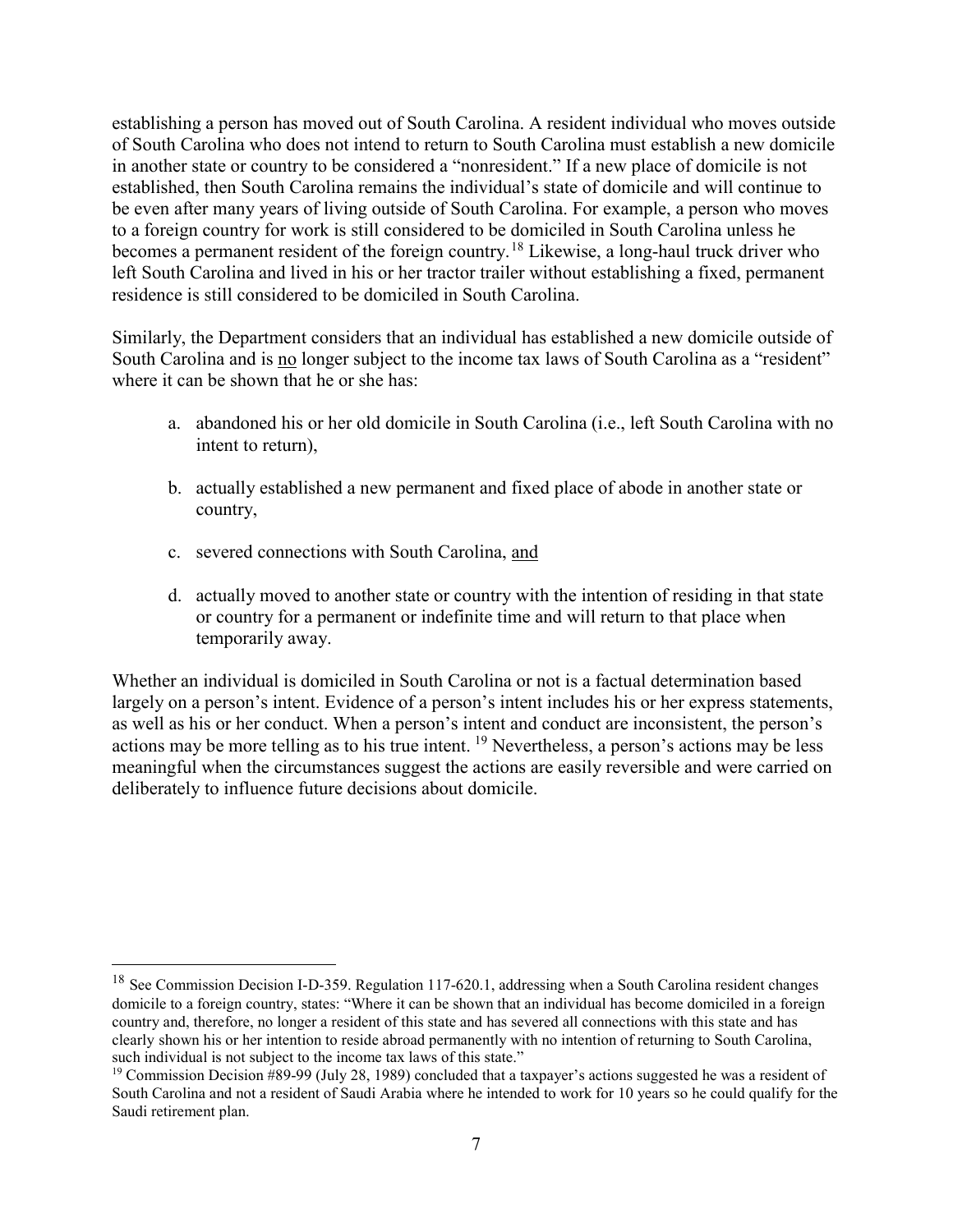Some of the factors the Department considers when determining if an individual is a "South Carolina resident" or a "South Carolina nonresident" for individual income tax purposes are listed below. This list is not intended to be all inclusive.

- 1. Property:
	- ■Address listed on legal documents, such as deeds, wills, and contracts
	- ■Location of residences
	- Location of owned or rented real property, businesses, motor vehicles, and boats<sup>[20](#page-10-0)</sup>
	- ■Qualification for the reduced 4% property tax assessment ratio on a primary  $residence<sup>21</sup>$  $residence<sup>21</sup>$  $residence<sup>21</sup>$
- 2. Employment and Financial Information:
	- ■Location of employment (state or country where wages are earned)
	- ■Whether income taxes or other taxes dependent on domicile have been paid in the state the person claims domicile
	- ■Address listed on federal, state, or local tax returns
	- ■Address listed on bank statements, bills, tax notices
	- ■Location of bank accounts
- 3. Licenses and Registrations:
	- ■Place registered to vote
	- ■Address on car registration
	- ■Address on driver's license
	- ■Location of professional or trade licenses

#### 4. Family:

- ■Where spouse and other family members reside
- ■Location claimed to be the domicile in prior years
- ■If claimed by another as a dependent, the state where that person resides

## 5. Affiliations:

- ■Location of civic ties
- ■Place of worship
- ■Location of social memberships
- ■Maintaining a public library card or other privileges that require residency
- ■Business connections and relationships
- ■Location of professional services used (lawyer, doctor, etc.)

<span id="page-10-0"></span> $20$  S.C. Op. Atty. Gen. (June 12, 2009). This opinion concerned whether a taxpayer's legal residence was South Carolina for purposes of the special 4% property tax assessment ratio and the homestead exemption. The taxpayer lived in South Carolina, was registered to vote in South Carolina, and had two vehicles registered in South Carolina. The taxpayer also had a Winnebago and a car registered in Florida that remained in Florida for use on vacations. The opinion concluded that vehicle registrations in Florida can be a factor to consider in determining domicile for purposes of the homestead exemption available for a taxpayer 65 and older, but this fact is not conclusive. All factors indicating the intent of the taxpayer must be considered in determining domicile. Because the determination of domicile is factual, the Attorney General opined that it could not make a definitive determination. Such a determination must be made by a court.<br><sup>21</sup> Code Section 12-43-220(c).

<span id="page-10-1"></span>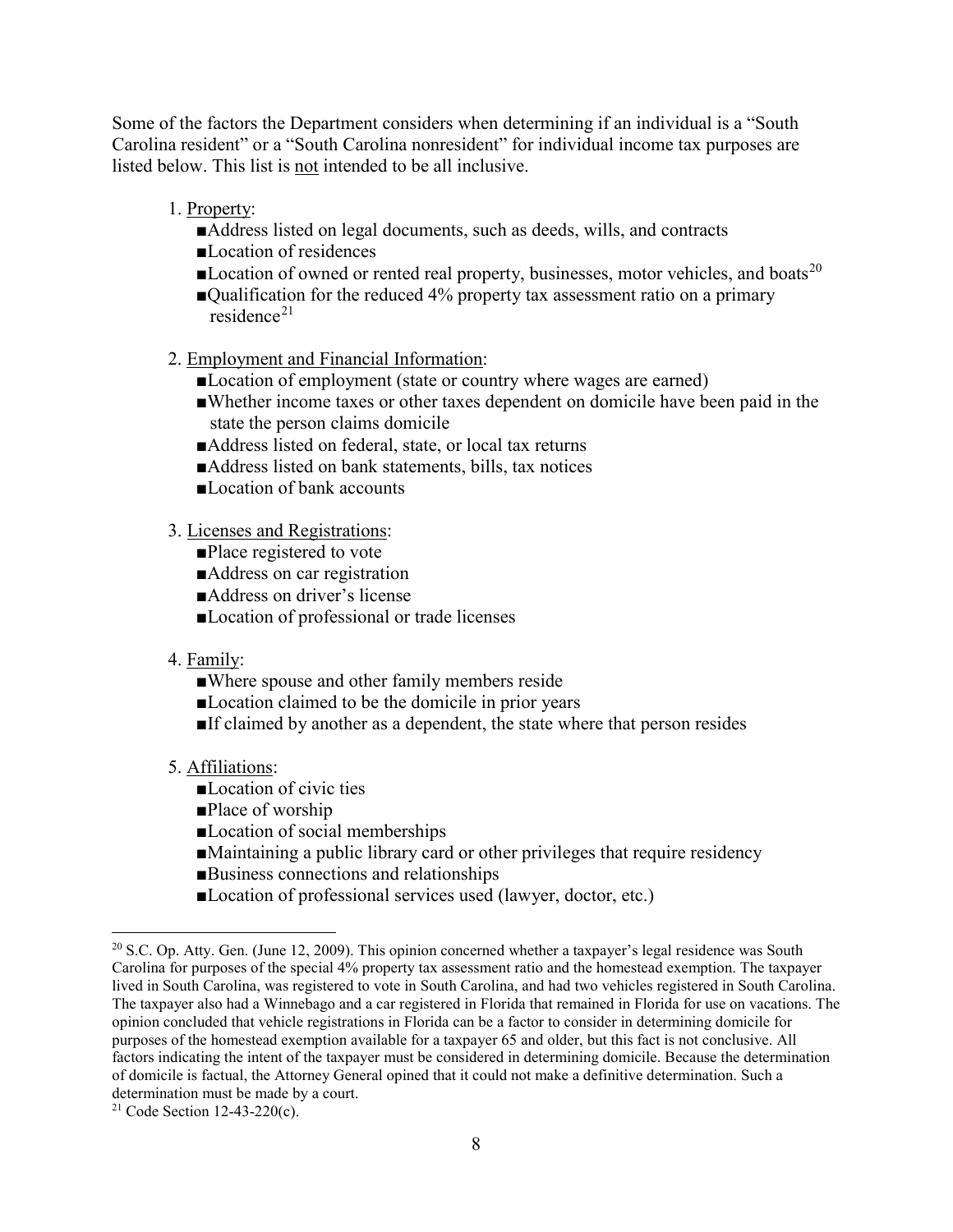While there is no single factor that determines a person's domicile, the Department considers certain factors upon review of the facts and circumstances of each situation. The determination is based on a comparison of the amount of time spent in the states, types of activities engaged in by the taxpayer in the two states, and on the connections the taxpayer retains with the original state of domicile.

As stated earlier, the list of factors is not exhaustive and the factors alone do not necessarily indicate the domicile of an individual. The true test of domicile is the intent of the individual. Although the existence of certain documents, property, information, and affiliations can provide some indication of a person's domiciliary intentions, the absence of certain elements does not necessarily indicate a lack of domiciliary intent. Several South Carolina Administrative Law Court cases involving residency and domicile are discussed below to illustrate the factors and principles used to determine domicile. While some of these cases are property tax cases and are not the subject of this guide, these principles apply equally to South Carolina income tax.

## **a.** *F. Abbott Brown v. Charleston County Assessor[22](#page-11-0)*

Mr. and Mrs. Brown purchased coastal property in South Carolina in 1997 while residents of, and domiciled in, Ohio. Mr. Brown retired in 1998 and separated from his wife in 1999 and moved out of the couple's Ohio home to the South Carolina home with intent of making it his permanent residence. He joined a local social club, established a local bank account, and made South Carolina the center of his business and social activities. Because of vehicle ownership and insurance matters entangled in the divorce proceedings, he did not register a vehicle, obtain a driver's license, or register to vote in South Carolina during 2000. He filed a South Carolina income tax return for 2000 that listed an Ohio mailing address. While the return included a nonresident schedule because of his wife's residency in Ohio, that schedule clearly listed Mr. Brown as a full year South Carolina resident.

The sole issue before the South Carolina Administrative Law Court was whether the taxpayer was domiciled in South Carolina during the year in question (2000) and therefore entitled to receive a lower property tax assessment on his home (4% of the fair market value of the property instead of 6%). For purposes of the assessment ratio allowed pursuant to Code Section 12-43- 220(c), a residence does not qualify as a legal residence unless the residence is determined to be the domicile of the owner-applicant.

The Assessor denied the application based on his conclusion that the taxpayer failed to meet the burden of proof that he had established domicile in South Carolina because, among other things, he did not register a vehicle, register to vote, or obtain a driver's license in South Carolina in 2000 and because his 2000 South Carolina income tax return contained a nonresident schedule,

<span id="page-11-0"></span> <sup>22</sup> 03-ALC-17-0515 (June 16, 2004).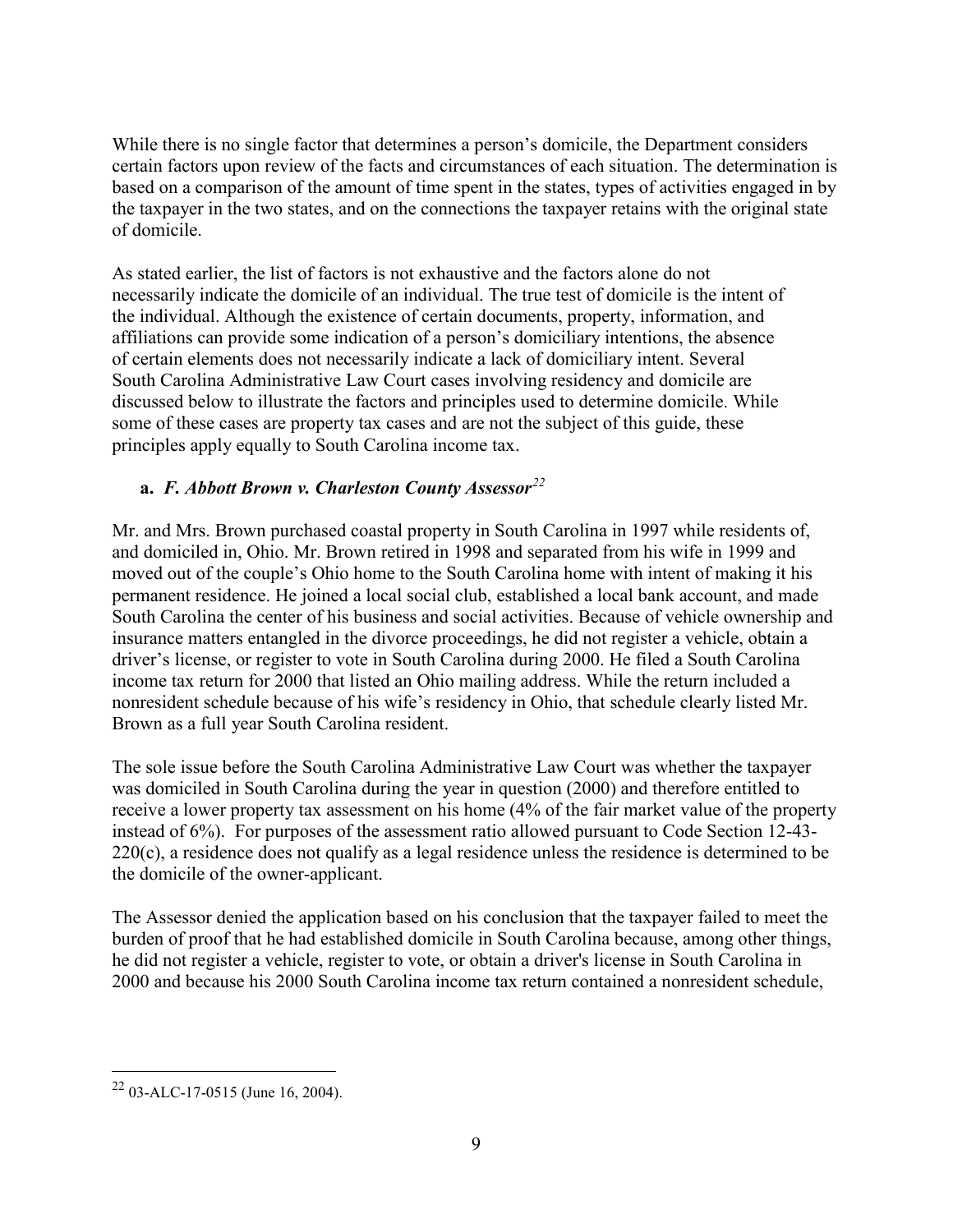listed an Ohio mailing address, and was prepared by an Ohio accountant. The Court disagreed and stated:

In denying Taxpayer's refund request, the Assessor relied too heavily upon Taxpayer's lack of certain documents. While Section  $12-43-220(c)(2)(iv)$  sets forth a list of factors to be considered by the Assessor as proof of eligibility for the 4% assessment ratio, including the applicant's South Carolina income tax returns and South Carolina motor vehicle registrations, this list is not exhaustive and these factors are not necessarily dispositive of the question of domicile. As noted above, the true test of domicile is the intent of the putative domiciliary, not any particular set of documents. And, while the existence of certain documents can provide some indication of the domiciliary intentions of an individual, the lack of those documents need not necessarily indicate a lack of domiciliary intent. A life-long South Carolina resident who chooses not to drive or vote might not obtain a driver's license or voter registration, but would still certainly be considered a domiciliary of South Carolina. Similarly, even though Taxpayer's separation and divorce proceedings limited his ability to secure certain documentation indicating residence in South Carolina until 2001, Taxpayer established his domicile in South Carolina in 1999 by moving to his Kiawah home with the intent to make it his permanent residence.

## **b.** *D. Bradlee Hodson v. Charleston County Assessor*[23](#page-12-0)

Mr. Hodson, the taxpayer, claimed to be a resident of, and domiciled in, South Carolina during 2000 when he filed an application with the county assessor to receive a lower property tax assessment on his home (4% instead of 6%). He owned a South Carolina home on the coast since 1993 and rented it out until 1999. In 1997, he surrendered his university professorship and CPA practice in Maine. In 2000, he considered South Carolina his domicile, became president of the condominium regime, volunteered at a local hospital, and filed a South Carolina income tax return. In 2001, he obtained a South Carolina driver's license, registered his vehicle in South Carolina and registered to vote.

The issue before the South Carolina Administrative Law Court was whether the taxpayer was a legal resident of South Carolina during 2000 and therefore entitled to receive a lower property tax assessment on his home (4% instead of 6%). The statute<sup>[24](#page-12-1)</sup> provides that the owner-applicant must provide proof of his domicile to the assessor. Such proof includes, *but is not limited to*:

(A) A copy of the owner-occupant's most recently filed South Carolina individual income tax return;

(B) Copies of South Carolina motor vehicle registrations for all motor vehicles registered in the name of the owner-occupant;

(C) Other proof required by the assessor necessary to determine eligibility for the assessment ratio allowed by this item.

<span id="page-12-0"></span> <sup>23</sup> 01-ALJ-17-0286 (October 30, 2001).

<span id="page-12-1"></span><sup>&</sup>lt;sup>24</sup> Code Section 12-43-220(c)(2)(iv).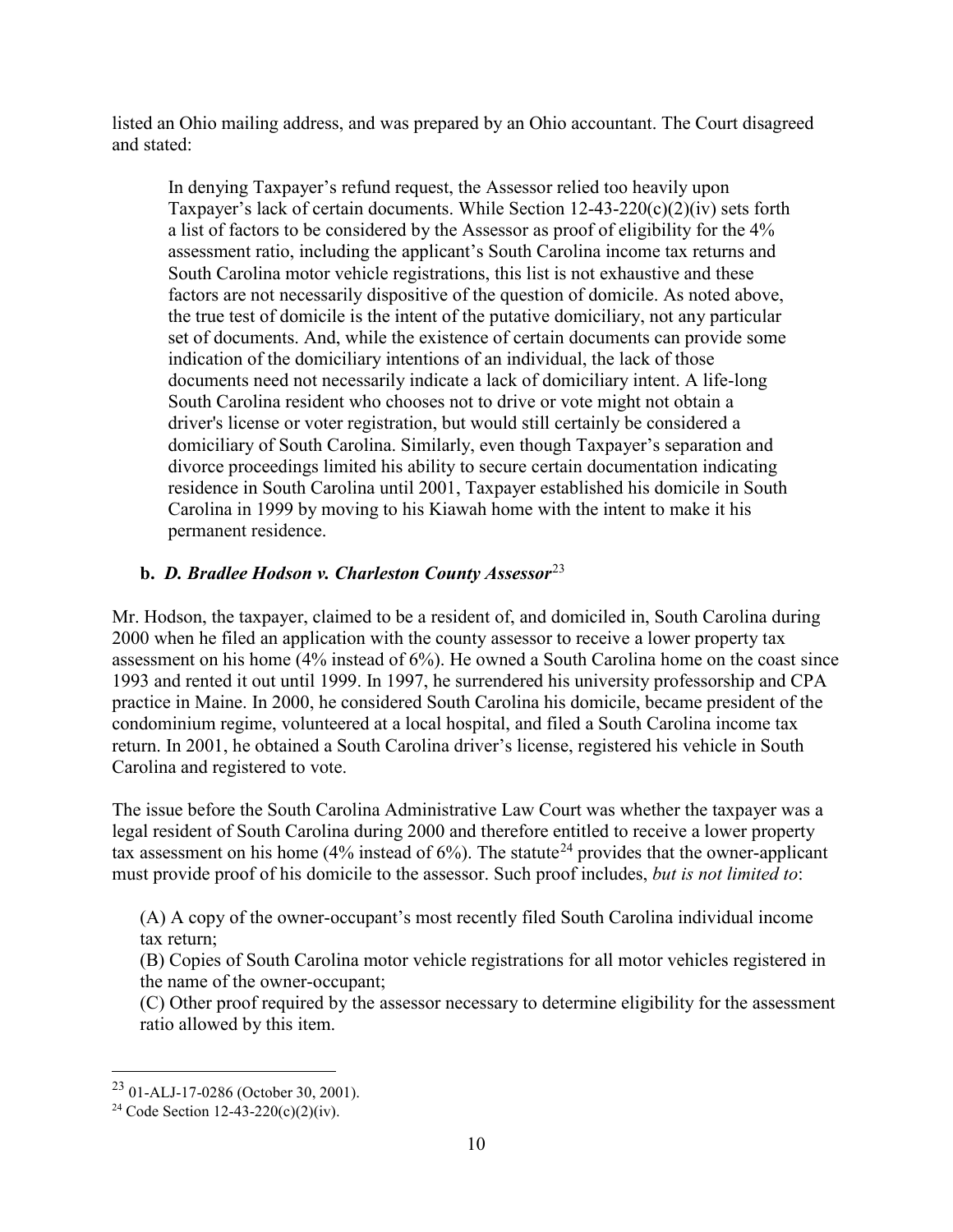The county assessor's office requires that an application be accompanied by proof of residency in one of four forms: voter registration, vehicle registration, a South Carolina driver's license, or a filed South Carolina tax return. Because the taxpayer provided a copy of his electronically filed return that was unsigned and undated, the assessor concluded the taxpayer was not a legal resident and domiciliary of South Carolina in 2000. It denied the application. The Court disagreed and determined the taxpayer was a legal resident and domiciliary of South Carolina during the year in question and entitled to receive the 4% legal residence classification for 2000.

In reaching its conclusion, the Court stated:

I cannot find that the redacted copy of Taxpayer's 2000 South Carolina Income Tax Return is somehow insufficient to satisfy the proof of residency requirement of Section 12-43-220(c)(2)(iv). Taxpayer prepared his own 2000 Return and filed it electronically. Therefore, a signed original from which to make a copy does not exist. Further, Taxpayer testified that, as a CPA licensed in this State, he would never claim to have filed a South Carolina Return when in fact he had not. Finally, given Taxpayer's community involvement in the year 2000, from holding office in his regime association to volunteering at a local hospital, I find that Taxpayer's intent to make the Property his domicile is reflected in his actions, despite his tardiness in properly registering his vehicle or obtaining a South Carolina Driver's License.

Additional Decisions: Several recent Administrative Law Court decisions involving property taxes demonstrate that intent of the taxpayer is paramount in determining whether the taxpayer is domiciled in South Carolina and that the presence or absence of certain factors is not determinative as to a taxpayer's intent. See, *Richland County Assessor v. Herrera*, 18-ALJ-17- 0006-CC (October 9, 2018); *Godhwrawala v. Barnwell County Assessor*, 18-ALJ-17-0395-CC (February 25, 2019); and *Begum v. Florence County Assessor*, 18-ALJ-17-0198-CC (October 2, 2019) appeal docketed No. 2019-001800 (S.C. Ct. App. October 25, 2019).

## **c.** *Floyd v. South Carolina Department of Revenue[25](#page-13-0)*

Ms. Floyd, the taxpayer and a native of South Carolina, claimed to be domiciled in Wyoming in 2008. Following graduation from the University of Mississippi in December 2007, Ms. Floyd moved to Wyoming to start a career in event planning and to be with friends. While searching for an event planning job, Ms. Floyd worked hospitality jobs during the winter and summer seasons in Wyoming and had earned income in Wyoming in 2008 and a portion of 2009. Ms. Floyd did not file a South Carolina income tax return for 2008 or 2009. She did not get a Wyoming driver's license because she was not aware that she was required to since her South Carolina license was not up for renewal and her vehicle was registered in her father's name. She never registered to vote in South Carolina or Wyoming, and while she did not own property in Wyoming, she did pay rent, earned wages, and had a bank account. Ms. Floyd contended that she intended on starting a life and career in Wyoming, but because of an economic recession, she was forced to

<span id="page-13-0"></span> <sup>25</sup> 15-ALJ-17-0458-CC (February 11, 2016) *aff'd per curiam* 2019 WL 141503 (S.C. Ct. App. January 9, 2019).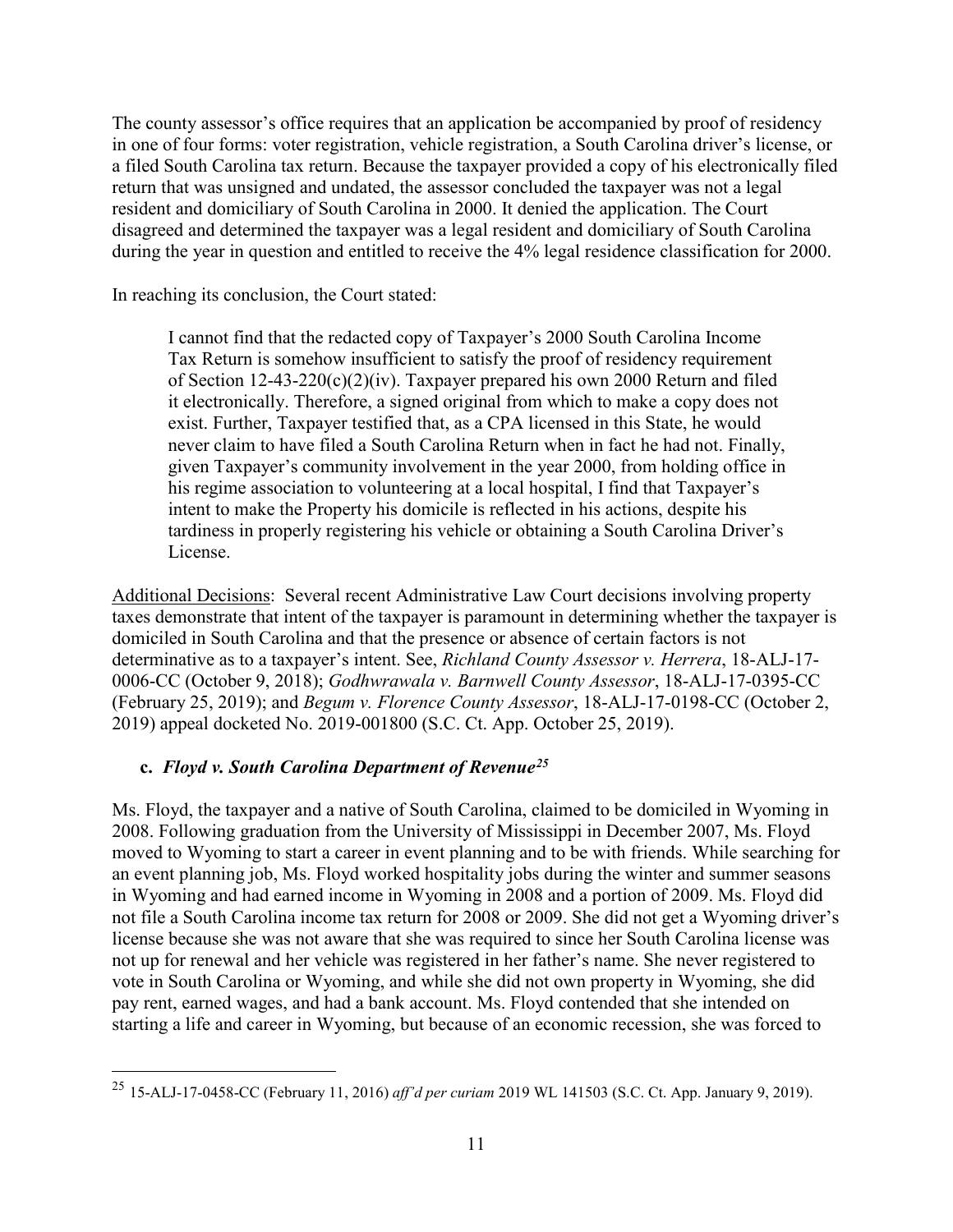look for work elsewhere. In May 2009, Ms. Floyd moved from Wyoming to Charleston, South Carolina to work for an event planning business and continues to live in Charleston.

During the 2008 tax year at issue, the Department asserted that some of her 2008 federal tax forms showed both South Carolina and Wyoming addresses. The address on her 2008 federal return is her father's address in Spartanburg, South Carolina. The Department requested a copy of Ms. Floyd's Wyoming driver's license, Wyoming voter registration card or vehicle registration as proof she was a permanent resident of Wyoming in 2008.

The issue before the South Carolina Administrative Law Court was whether Ms. Floyd was a resident of South Carolina during the 2008 tax year, and required to file a 2008 South Carolina tax return, and pay taxes on her Wyoming earnings. The Court concluded that Ms. Floyd had no intention to return to South Carolina after college and intended her move to Wyoming to be permanent. Although she filed South Carolina tax returns for years prior to 2008 and for subsequent years after moving back to South Carolina, the Court found that the evidence presented by the Department did not dispute Ms. Floyd's testimony of her intent.

In reaching it conclusion, the Administrative Law Court noted that the South Carolina Income Tax Act does not define "domicile" and quoted language from *Ravenel v. Dekle*, quoting *Gasque v. Gasque*). In *Ravenel*, the Court stated:

*[I]ntent* is a most important element in determining the domicile of any individual. It is also elementary, however, that any expressed intent on the part of a person must be evaluated in the light of his *conduct* which is either consistent or inconsistent with such expressed intent. Other elementary propositions which require no citation of authority are that a person can have only one domicile at a time; one maintains his prior domicile until he establishes or acquires a new one. A person may have more than one residence, but cannot have more than one domicile or be a citizen of more than one state at the same moment. (Citations omitted)

Additional Decisions: For other recent Administrative Law Court decisions where the Court considered some of the factors listed above in determining whether taxpayers were domiciled in South Carolina for South Carolina income tax purposes, see *Gamble v. South Carolina Department of Revenue*, 14-ALJ-17-0273-CC (March 30, 2015) and *Stacklehouse v. South Carolina Department of Revenue*, 20-ALJ-17-0318-CC (April 14, 2020).

## **V. RESIDENCY AND DOMICILE KEY PRINCIPLES – SUMMARY**

Some key principles of domicile for South Carolina income tax purposes are summarized below.

■ One Domicile. A person can have only one domicile at a time; one maintains his or her prior domicile until he or she establishes or acquires a new one. A person's domicile is not always the state where he or she is presently living.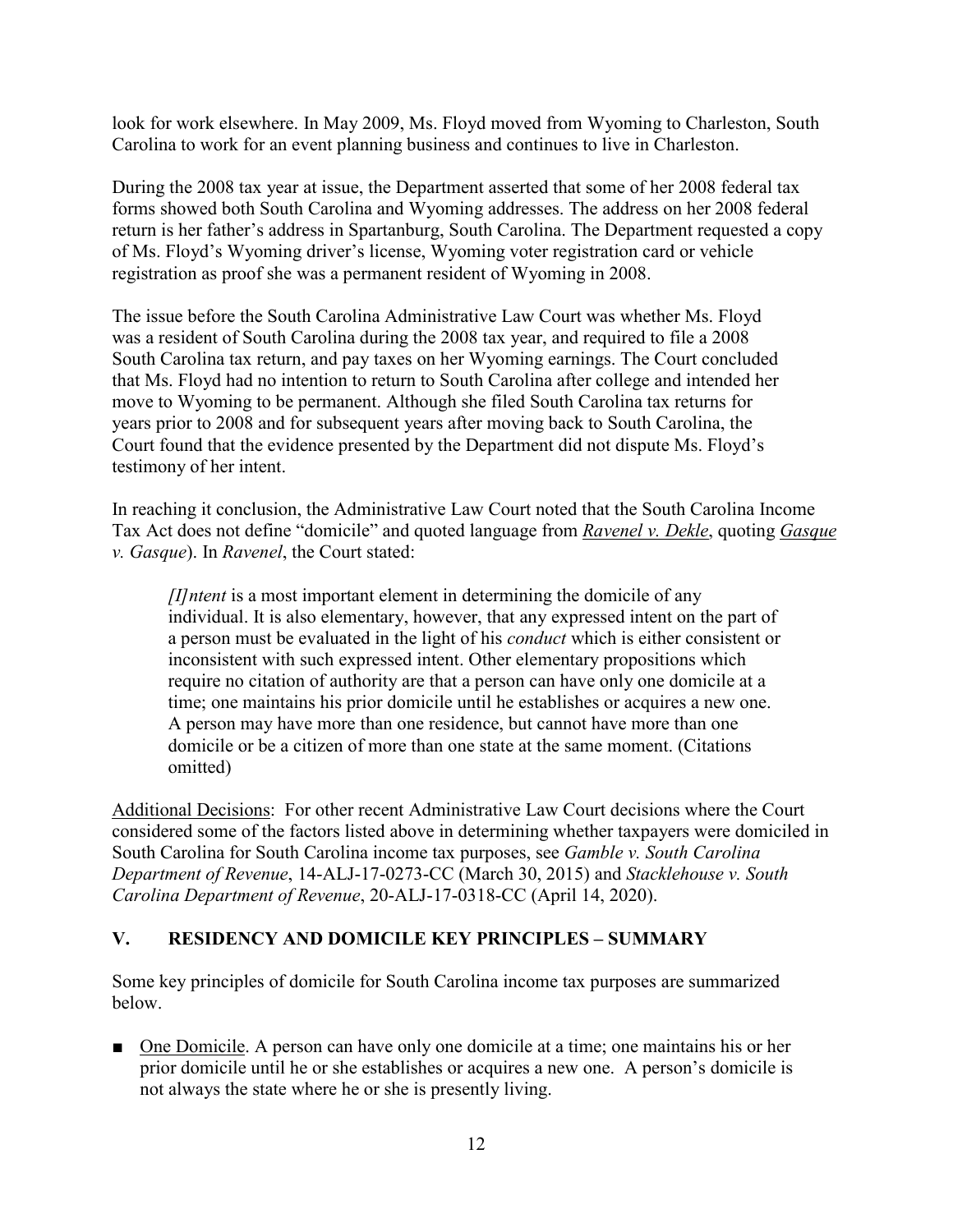- Residence. A person may have more than one residence, but cannot have more than one domicile or be a citizen of more than one state at the same time. <sup>[26](#page-15-0)</sup> A person's state of residence is often the same as the person's state of domicile. The type of residence does not matter; the residence can be a rental home, a room, or a friend's home. No specified length of time is required to establish a place of residence in a new place; the act and intent and not the duration of residence are determinative. $27$
- Intent. Intent is usually the most important element in determining the domicile of any individual. One of the essential elements to make a particular place as one's domicile is an intention to make the place a home in fact and to remain permanently, or for an indefinite time, in such place.
- Conduct. Any expressed intent on the part of a person must be evaluated in the light of his or her conduct which is either consistent or inconsistent with such expressed intent. When conduct and expressed intent are inconsistent, the person's actions are often more telling as to his or her true intent. Nevertheless, a person's actions may be less meaningful when the circumstances suggest the actions are easily reversible and were carried on deliberately to influence future decisions about domicile.
- Change of Domicile. Once a domicile is established, domicile remains in that state until the person establishes a new domicile in another state (or country). Thus, an individual's mere presence in another location will not change his or her domicile, even if he or she has disposed of his or her home in the first location. To lose domicile in South Carolina an individual must acquire a legal domicile elsewhere. A new domicile is acquired by choosing a new domicile and actually residing there with the intent that it is the individual's principal and permanent residence. The intent to change domicile must be unqualified and not conditioned on a future event, such as finding a permanent job or acceptable housing. The intention to return at some indefinite, future time to a former domicile, commonly referred to as a "floating intention," does not destroy the new place of domicile. If a person has actually moved to a new abode, with the intention of remaining there for an indefinite time and establishing it as a place of fixed present domicile, that place is deemed to be the person's domicile, notwithstanding he may have a floating intention to return to his or her former domicile at some future time.
- Absence. A domicile (e.g., South Carolina), once established, is not lost by an absence from it for months or even years, for purposes of business or pleasure or the like, if during the absence there exists an intent to be absent from South Carolina merely temporarily or an intent to resume residence in South Carolina following the completion of the purpose of the absence.
- Spousal Presumption. Generally, one spouse is presumed to have the same state of domicile as the other spouse. However, a spouse can establish his or her own domicile separate from the other spouse (e.g., by evidence of legal separation or by other evidence adequate to show

<span id="page-15-0"></span> $26$  Further, it is possible for more than one state to assert that a person is domiciled in their state for income tax purposes.

<span id="page-15-1"></span><sup>27</sup> *Nagy v. Nagy-Horvath,* 273 S.C. 583, 257 S.E.2d 757 (1979).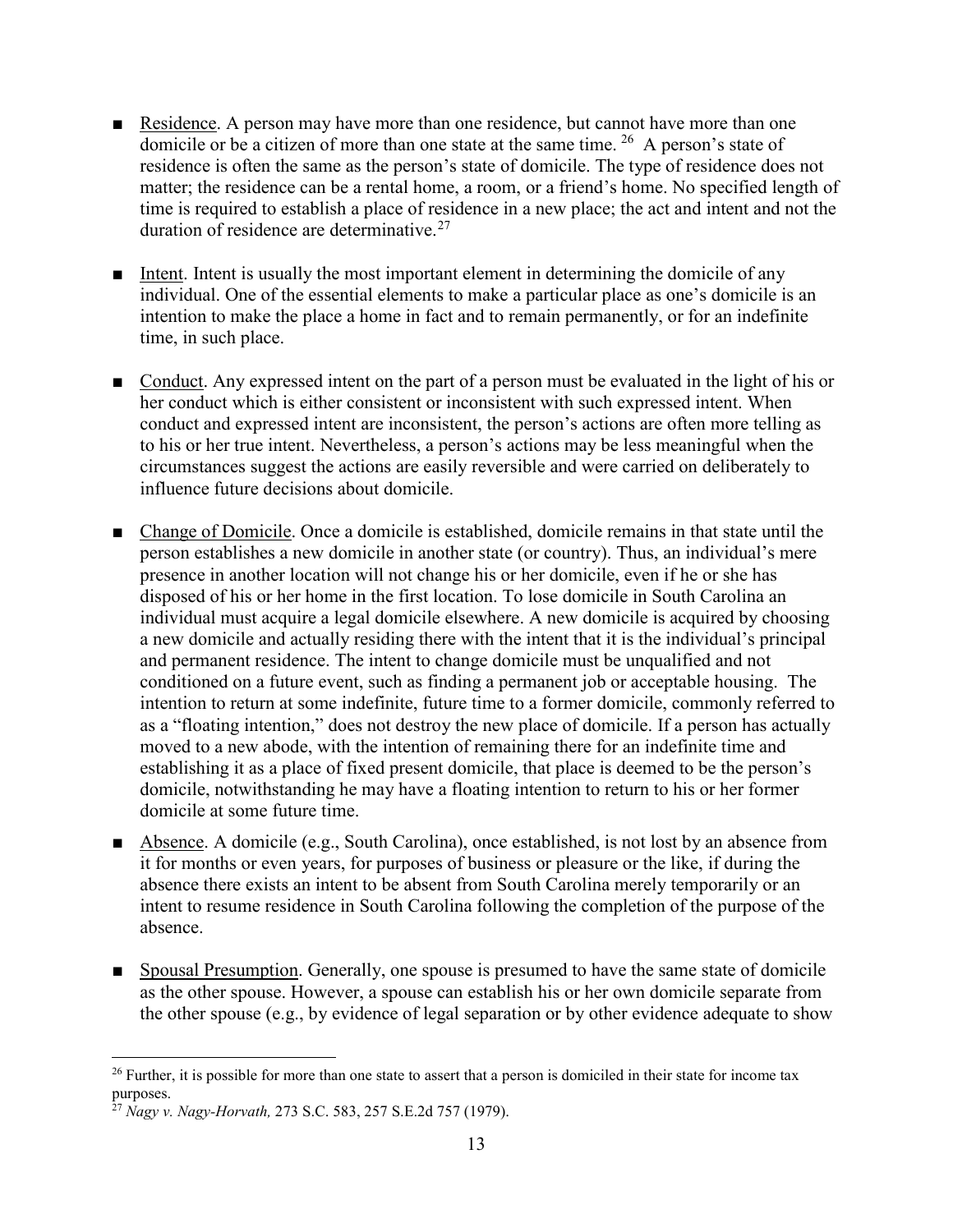that the other spouse actually resides in another place and intends for that place to be a home to which he or she would return when away).

■ Burden of Proof. Generally, the burden of showing a change of domicile is on the party asserting the change.

## **VI. MILITARY SERVICEMEMBER AND SERVICEMEMBER'S SPOUSE – SPECIAL DOMICILE RULES**

The domicile rules for both a military servicemember and the servicemember's spouse differ somewhat from the general principles discussed in the above sections.

A servicemember has a "state of domicile" for purposes of state income tax and withholding tax when he or she enters military service, a military "home of record"<sup>[28](#page-16-0)</sup> to indicate the state a person was living in when he or she joined or re-enlisted in the military, and a permanent duty station (the location where the military has assigned the servicemember). The question of domicile for income tax purposes is simplified for a servicemember under the Servicemembers Civil Relief Act, a federal law that provides a range of benefits and protections to military servicemembers. Special domicile rules also exist for a servicemember's spouse in accordance with the Servicemembers Civil Relief Act. Like a civilian, a servicemember can change his or her state of domicile as circumstances warrant, based largely on his or her intentions. However, simply changing a military form does not change a servicemember's domicle. The discussion below summarizes the domicile rules applicable to a military servicemember and a servicemember's spouse.

## **a. Federal Servicemembers Civil Relief Act, Military Spouses Residency Relief Act, and Veterans Benefits and Transition Act**

The Servicemembers Civil Relief Act, 50 U.S.C. Section 4001 reads, in part:

- (a) Residence or domicile<sup>[29](#page-16-1)</sup>
	- (1) A servicemember shall neither lose nor acquire a residence or domicile for purposes of taxation with respect to the person, personal property, or income of the servicemember by reason of being absent or present in any tax jurisdiction of the United States solely in compliance with military orders.
	- (2) Spouses
		- (A) In general

A spouse of a servicemember shall neither lose nor acquire a residence or domicile for purposes of taxation with respect to the person, personal property, or income of the spouse by reason of being absent or present in any

<span id="page-16-1"></span><span id="page-16-0"></span><sup>&</sup>lt;sup>28</sup> The term "home of record" does not have any tax implications.<br><sup>29</sup> The Federal Act uses the terms "domicile" and "resident" or "residency" interchangeably.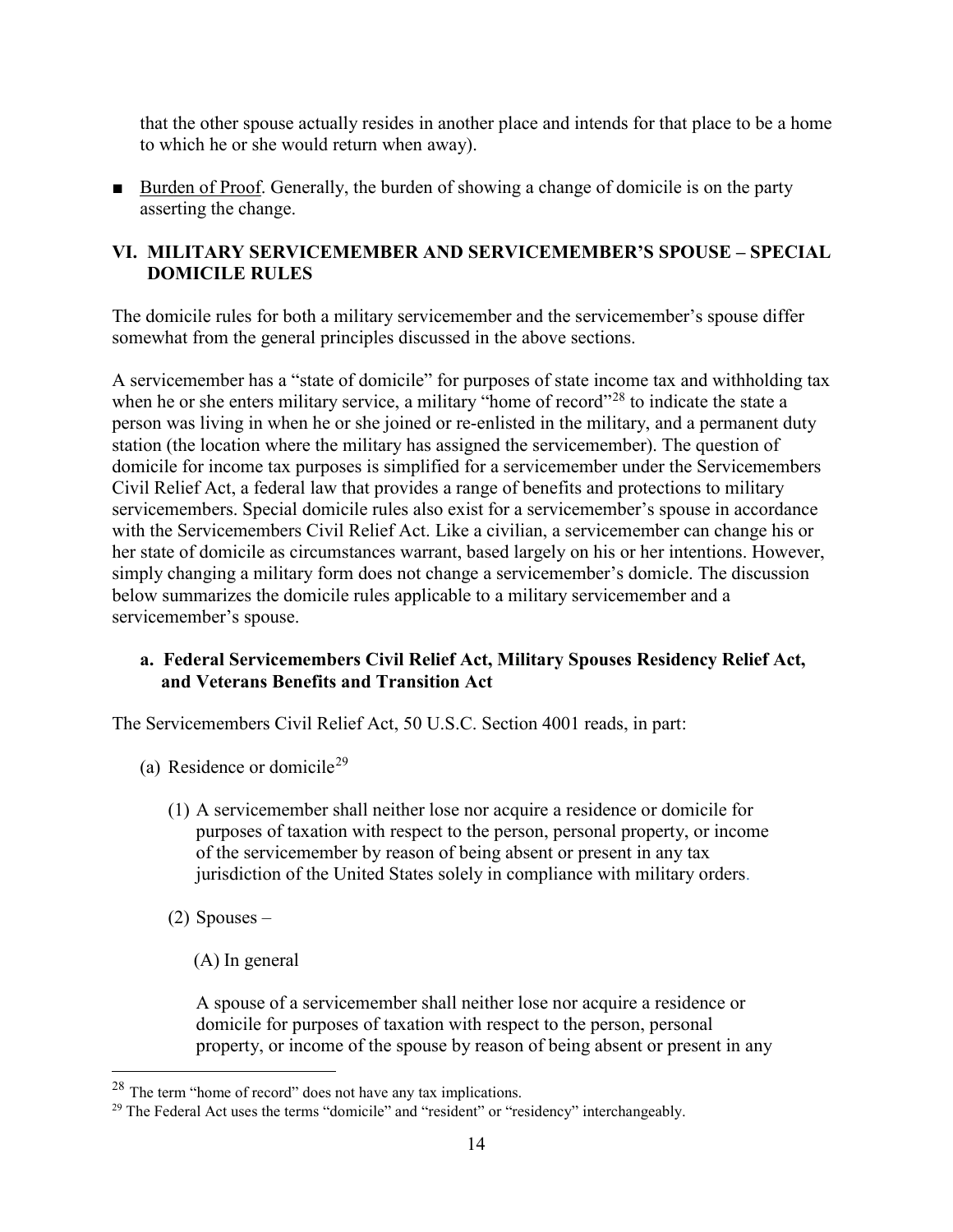tax jurisdiction of the United States solely to be with the servicemember in compliance with servicemember's military orders if the residence or domicile, as the case may be, is the same for the servicemember and the spouse.  $30$ 

(B) Election

For any taxable year of the marriage, the spouse of a servicemember may elect to use the same residence for purposes of taxation as the servicemember regardless of the date on which the marriage of the spouse and the servicemember occurred.<sup>[31](#page-17-1)</sup>

#### **b. Military Servicemember's Domicile – Regulatory Definition**

South Carolina Regulation 117-640.2, "Legal Residence When Military Personnel is Domiciled in a Foreign Country," [32](#page-17-2) reads:

The [Servicemembers Civil Relief Act] protects the rights of U.S. Armed Forces personnel, restricting the servicemember's liability for state income tax to his or her state of domicile. Domicile is defined legally as "that place where [an individual] has [his or her] true, fixed, and permanent home and principal establishment and to which, whenever [he or she] is absent therefrom, [he or she] has the intention of returning". A residence, on the other hand, generally is defined as a "factual place of abode" at a particular time.

A member of the armed forces who entered military service while domiciled in this state will be presumed to be a resident of South Carolina, for tax purposes, unless the servicemember submits evidence that he or she has established legal residence in another state and abandoned domicile in this state.

Based on the above regulation, an individual who entered military service while domiciled in South Carolina is presumed to be a South Carolina "resident" taxpayer for income tax purposes unless such individual submits evidence that a new domicile has been established in another state and that the individual's domicile in South Carolina has been abandoned. Likewise, an individual who entered military service while domiciled in a state other than South Carolina is presumed to be a South Carolina "nonresident" taxpayer for income tax purposes unless such individual has established domicile in South Carolina and has abandoned his or her former domicile. This is true even if the nonresident servicemember is domiciled in a state that does not impose an individual income tax, such as Texas or Florida.

<span id="page-17-0"></span> $30$  This provision was added by the Military Spouses Residency Relief Act in 2009.<br> $31$  This provision was added by the Veterans Benefits and Transition Act in 2018.

<span id="page-17-1"></span>

<span id="page-17-2"></span><sup>&</sup>lt;sup>32</sup> The title to this regulation, "Legal Residence When Military Personnel is Domiciled in a Foreign

Country," is incomplete. It is the Department's opinion that the regulation also applies to military personnel domiciled outside of South Carolina.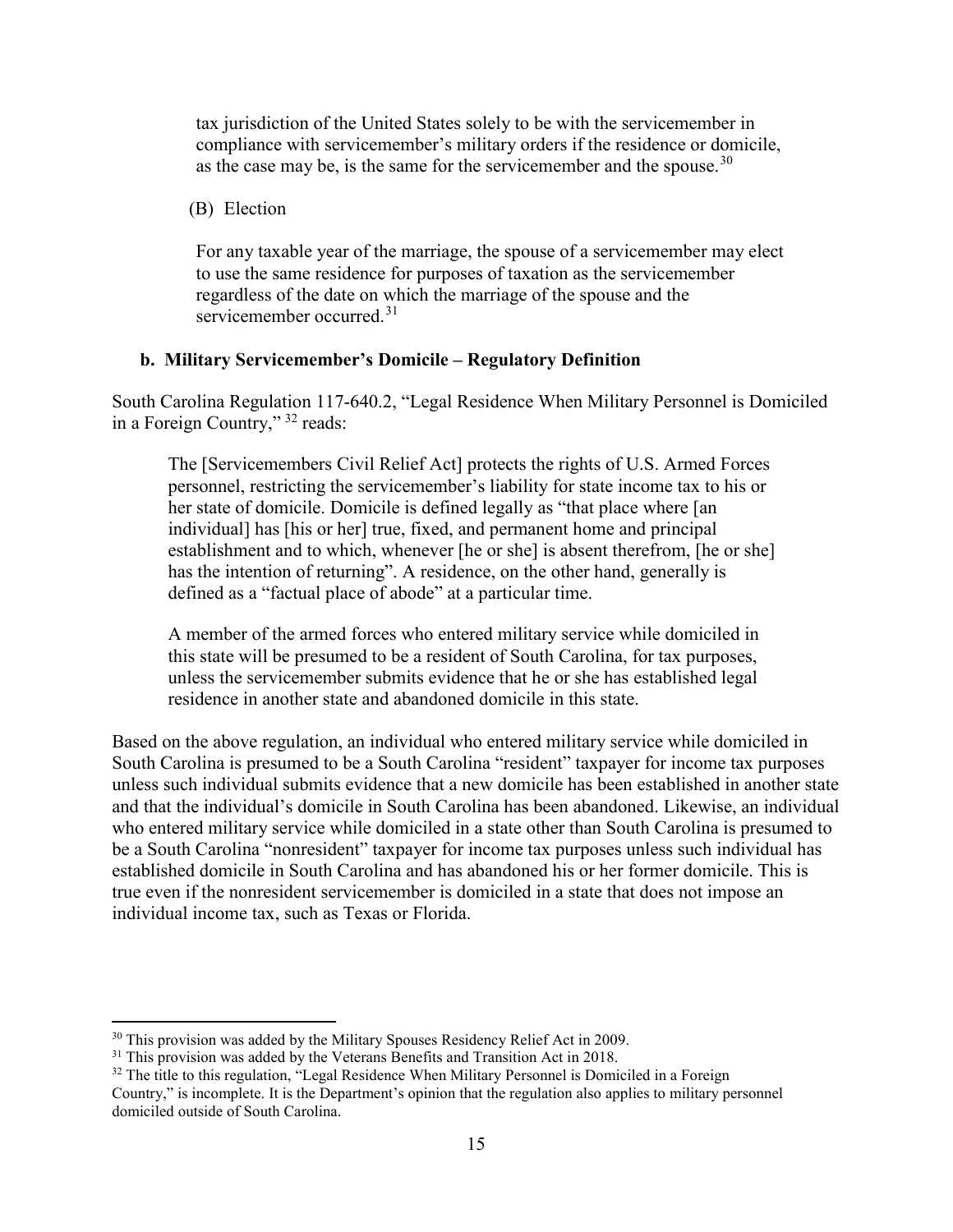#### **c. Servicemember's Establishment of a New Domicile**

South Carolina Regulation 117-640.1, "Military Pay, Non-Service Income, and Income Earned by Military Spouses," provides guidance to determine if a servicemember has established a new domicile. The regulation reads, in part:

3. Establishment of New Domicile: There is nothing in the [Servicemembers Civil Relief Act] or in the South Carolina statutes which would prevent a servicemember from changing his or her legal residence. To effect a change of legal residence, however, there must not only be an intention of making the new location the domicile of the servicemember, but also there must be the factual establishment of a domicile in the new location.

The establishment of a permanent residence (or domicile) in a new state ordinarily requires physical presence of the person in the state long enough to establish evidence of having taken up residence in the state. Some of the tests or factors to consider in determining such permanent residence (or domicile) include the following:

- (a) Place of birth.
- (b) Permanent residence of parents.
- (c) Family connections, close friends.
- (d) Address given for military purposes.
- (e) Payment of state bonus (in most cases when a state pays a bonus to a servicemember, the servicemember must be a permanent resident to be eligible).
- (f) Civic ties, church membership, club or lodge membership.
- (g) Bank account or business connections.
- (h) Payment of state income taxes.
- (i) Continuous car registration and driver's license.
- (j) Listing of "legal" or "permanent" address on Federal tax returns.
- (k) Voting by absentee ballot.
- (l) Occasional visits or spending one's leave "at home."
- (m) Ownership of a home.
- (n) Execution of approved certificates or other statements indicating permanent residence.
- (o) Expression of intention.

Our administrative policy is in accord with the military services and the courts, including Federal courts, which, when arbitrating disputes over residency, have consistently held that a legal residence (or domicile) is not abandoned until a definite residence is established elsewhere.